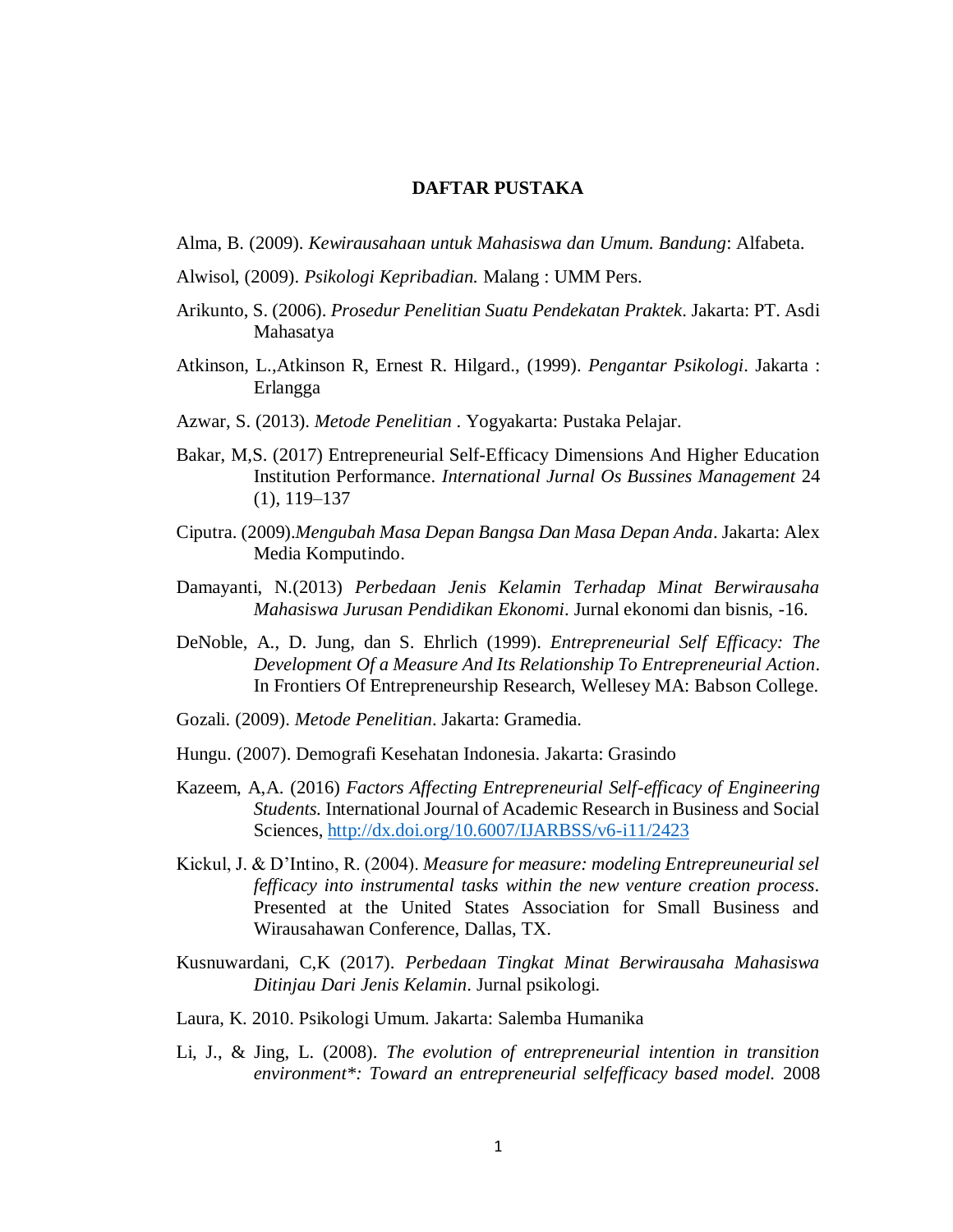International Conference on Wireless Communications, Networking and Mobile Computing, WiCOM 2008, 2006–2009.

- Mcgee, J. E., Peterson, M., Mueller, S. L., & Sequeira, J. M. (2009). Entrepreneurial self-efficacy: Refining the measure*. Entrepreneurship: Theory and Practice,*  33(4), 965–988.
- Mujiadi. (2003). *Psikologi Perkembangan. Bogor*: Ghalia Indonesia.
- Noor. J, (2016), *Metodologi Penelitian*, Prenada Media Group, Jakarta
- Ormrod, J. E.(2008). *Psikologi Pendidikan Membantu Siswa Tumbuh dan Berkembang.* Jakarta: Erlangga.
- Rauch, A. and Frese, M. (2007), "Let's put the person back into entrepreneurship research: a meta-analysis on the relationship between business owners' personality traits, business creation, and success", *European Journal of Work and Organizational Psychology*, Vol. 16 No. 4, pp. 353-85
- Saiman, L. (2014) *Pemasaran. Jakarta*: Penerbit Ghalia Indonesia.
- Stajkovic, A. A. D., & Luthans, F. (1998). *Self-efficacy and workrelated performance: A meta-analysis.* Psychological Bulletin, 124(2), 240.
- Sugiyono, (2015). *Metode Penelitian Kuantitatif, Kualitatif dan R&D*. Bandung: Alfabeta.
- Sumarwan, U.(2003). *Perilaku Konsumen. Teori dan Penerapannya dalam pemasaran*. Jakarta :Ghalia Indonesia.
- Suryana, (2013). *Kewirausahaan : Kiat dan proses menuju Sukses*. Jakarta : Salemba empat.
- Tilaar.H.A.R. (2012), *Pengembangan Kreativitas dan Entrepeneurship* : Jakarta:Kompas
- Vandenbos.G.R, (2015). *APA Dictionary of Psychology 2nd.ed.Washington* : The american Psychological Association.
- Weber, Paul Christopher; Geneste Louis. (2014). "Exploring gender-related perceptions of SME success", International Journal of Gender and Entrepreneurship. Vol. 6, No. 1. Retrived: September 9, 2015.
- [www.bps.go.id,](http://www.bps.go.id/) *Pengangguran Terbuka Menurut Pendidikan Tertinggi Yang Ditamatkan,* diakses 15 Desember 2018

[www.sindonews.com.](http://www.sindonews.com/) *rasio wirausaha di Indonesia terbaru sudah meningkat menjadi 7% lebih dari total penduduk Indonesia* diakses pada tanggal 18 januari 2019